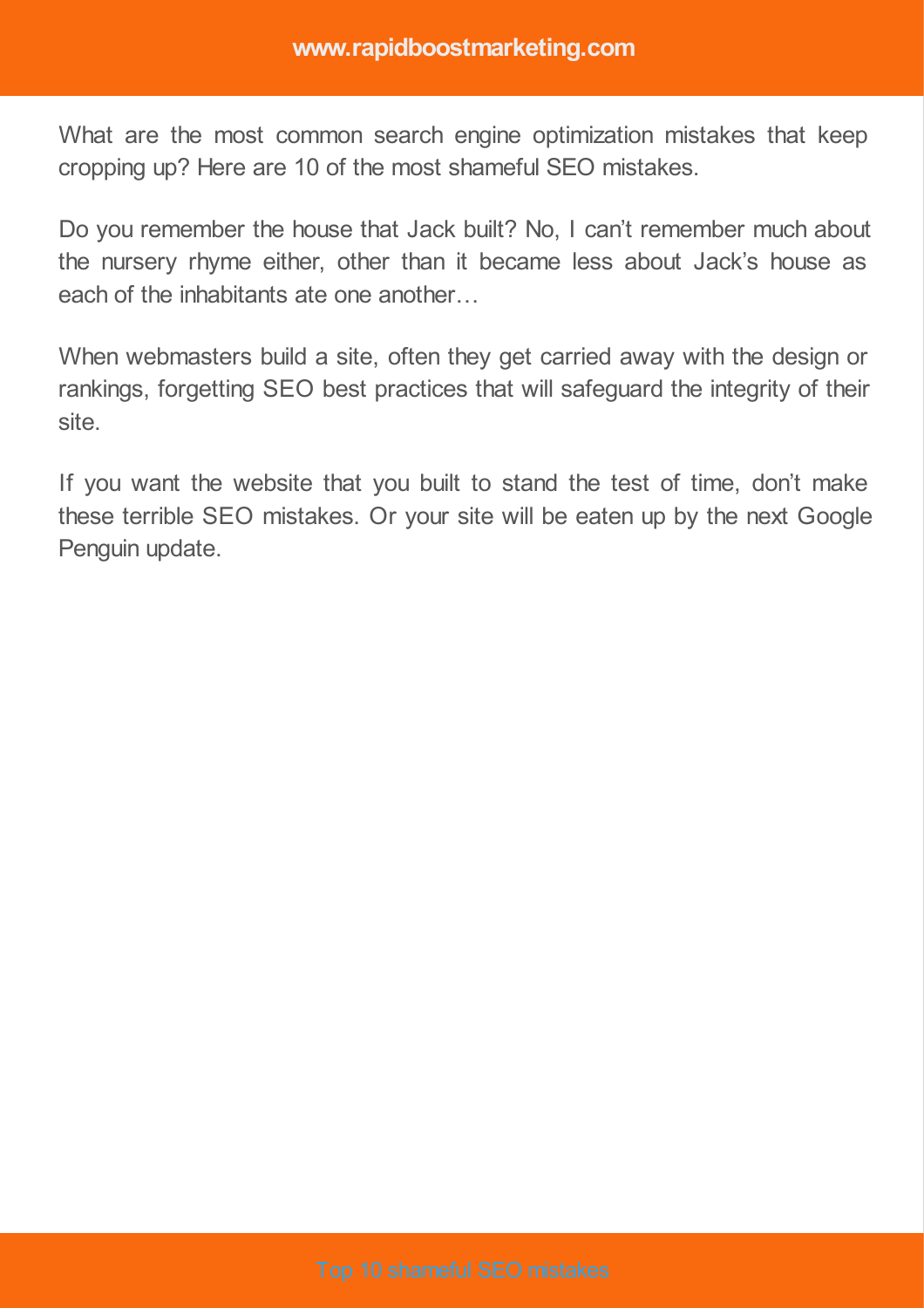

#### Top image courtesy: *[https://www.facebook.com/TheTreasureTree?](https://www.facebook.com/TheTreasureTree?hc_location=timeline) hc\_location=timeline*

Over the past 13 years, [Receptional](http://www.receptional.com/) have carried out numerous SEO audits for a variety of clients' websites. And in that time, we've seen it all. From poor website copy to outrageous attempts to manipulate Google PageRank, I've whittled the main offenders down to just ten.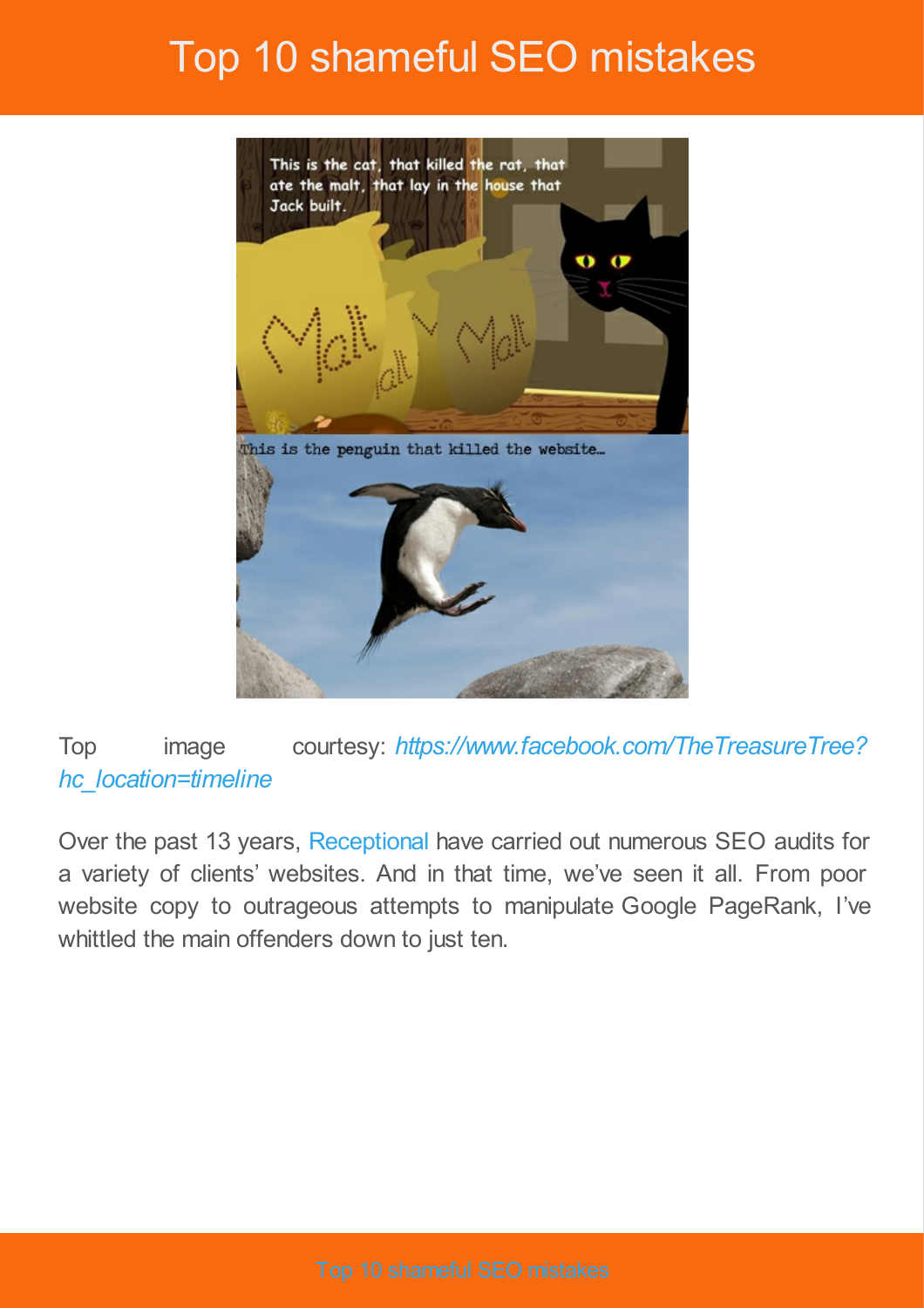Here are the top ten erroneous tactics on my SEO list of shame. Employ these at your website's peril!

### 1 Keyword stuffing

I will rank I will rank I will rank I will rank I will rank I will rank I will rank I will rank I will rank I will rank I will rank I will rank I will rank I will rank I will rank I will rank I will rank I will rank Lwill rank Lwill rank Lwill rank Lwill rank Lwill rank I will rank I will rank I will rank I will rank I will rank I will rank I will rank I will rank I will rank I will rank I will rank I will rank I will rank

I can't think of anything worse than poorly put together website copy. Website copy that is repeated over and over again just looks poor. I'm sure you hate to see bad website copy too.

Did you see what I did there? I'm not that bad a writer; I'm just making a point.

Keyword stuffing refers to the shady tactic of stuffing a web page full of words and phrases in an attempt to manipulate a site's rankings in Google's search results.

Repeating a word or phrase intentionally won't boost your rankings. You'll attract Google for sure, swiftly followed by a kick down the results pages.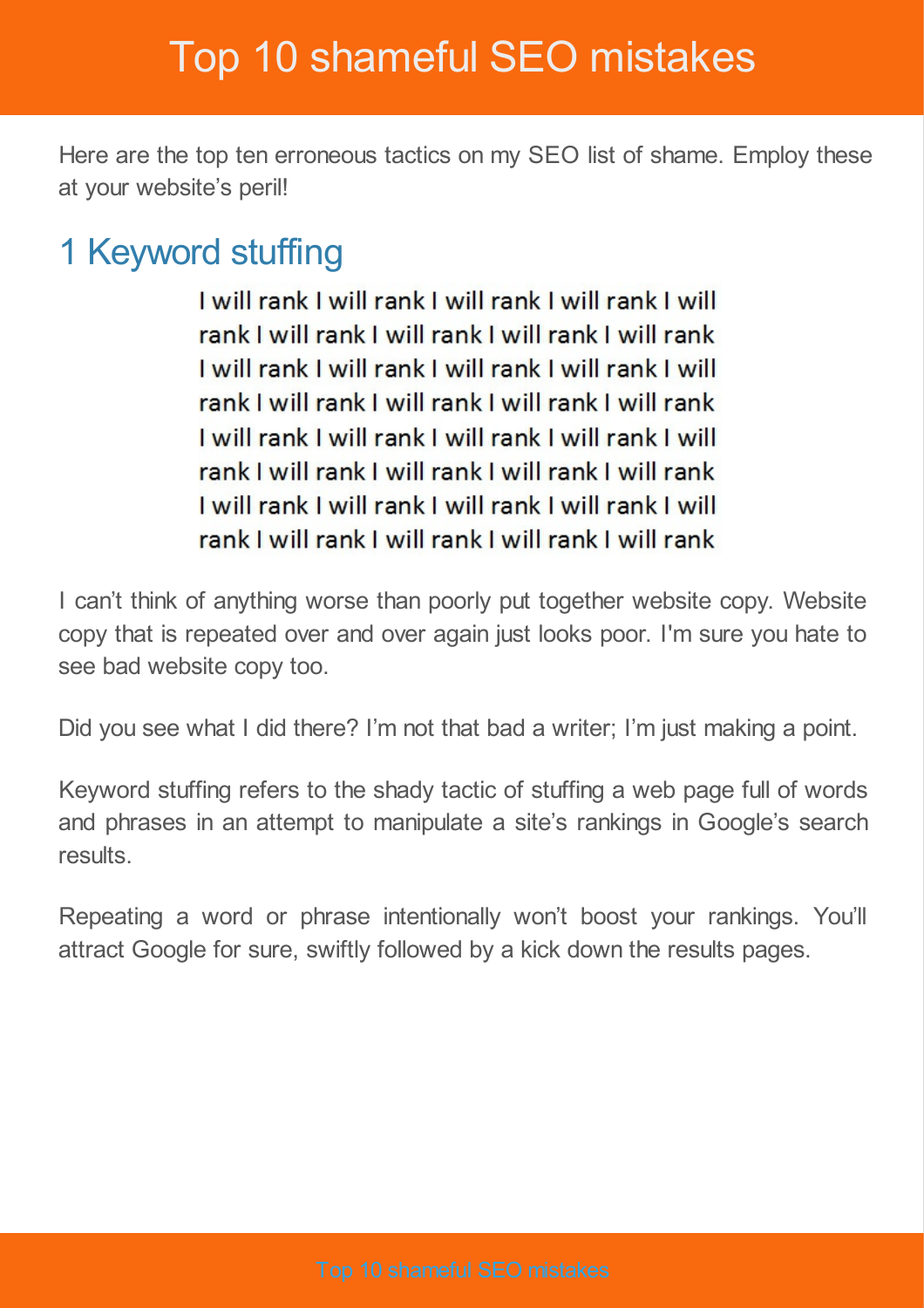#### 2 Broken links

A broken link is the name given to a hyperlink that no longer points to its intended destination. You've been won over by an article's sales spiel and you're desperate to see what's on the other side of the link, like the example below:



Obviously anybody in their right mind would click a link that promised to make look 10 years younger, and then, argh! It's broken!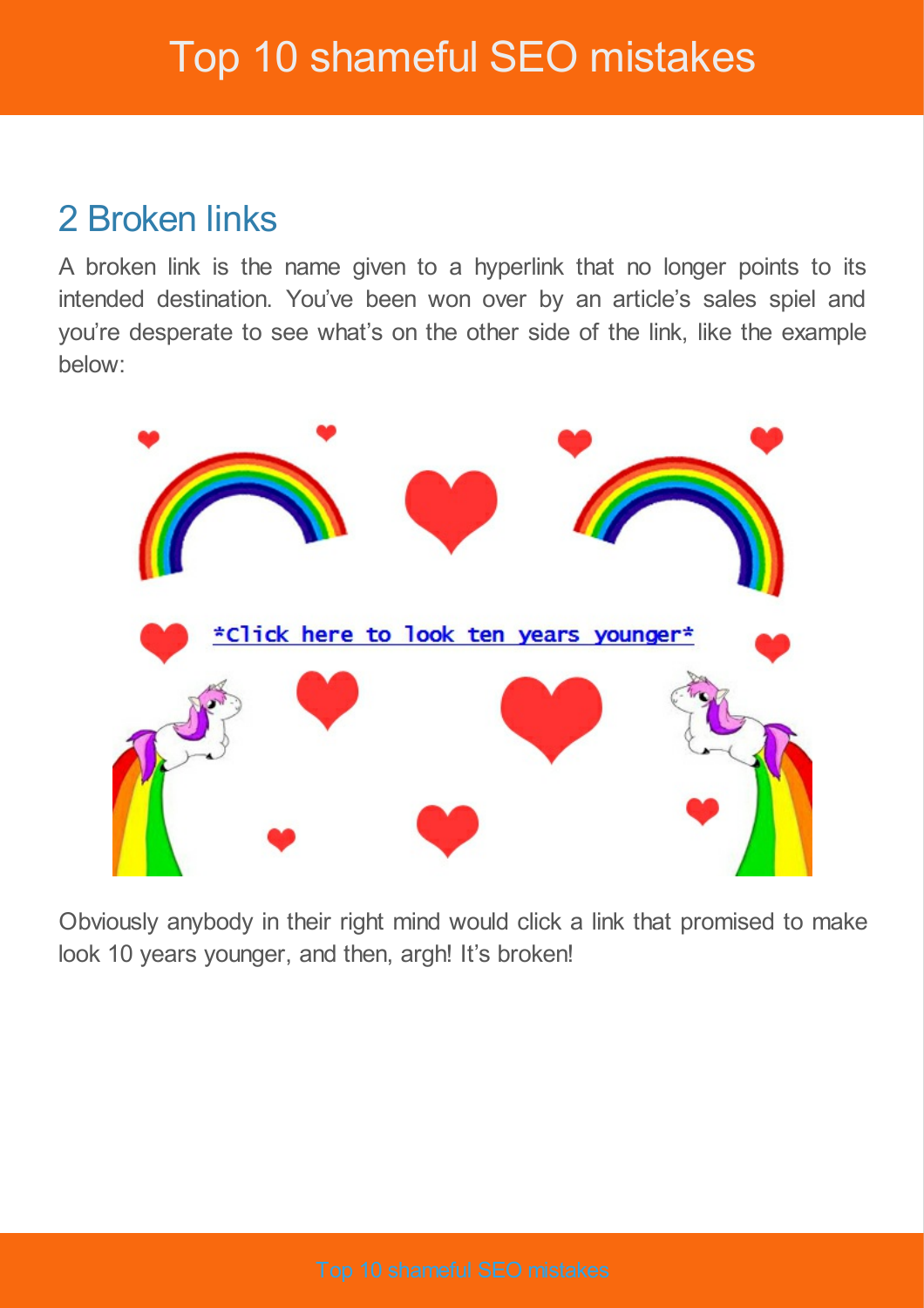Sites naturally accumulate broken links: however they're a major nuisance to your visitors and Google doesn't like them either. But, if they're so natural, why does Google penalize you for them?

It's because bad links will earn you a bad reputation. And people with online reputations aren't viewed as authorities on anything (apart from getting bad reputations, that is).

Anyway, Google downgrades rankings of sites with lots of issues like this, so don't be a rebel without a cause. Do some regular housekeeping on your site.

#### 3 Copied copy

Do you remember instances from your school days when a student copied another student's work? It was considered the sin of all sins. There were sharp intakes of breath when little Johnny cheats-a-lot stole Perfect-Pat-with-acherry-on-top's work.

When performing SEO audits for clients' websites it's common to find that another website has ripped off all of their original content. Or worse still, it's the other way round.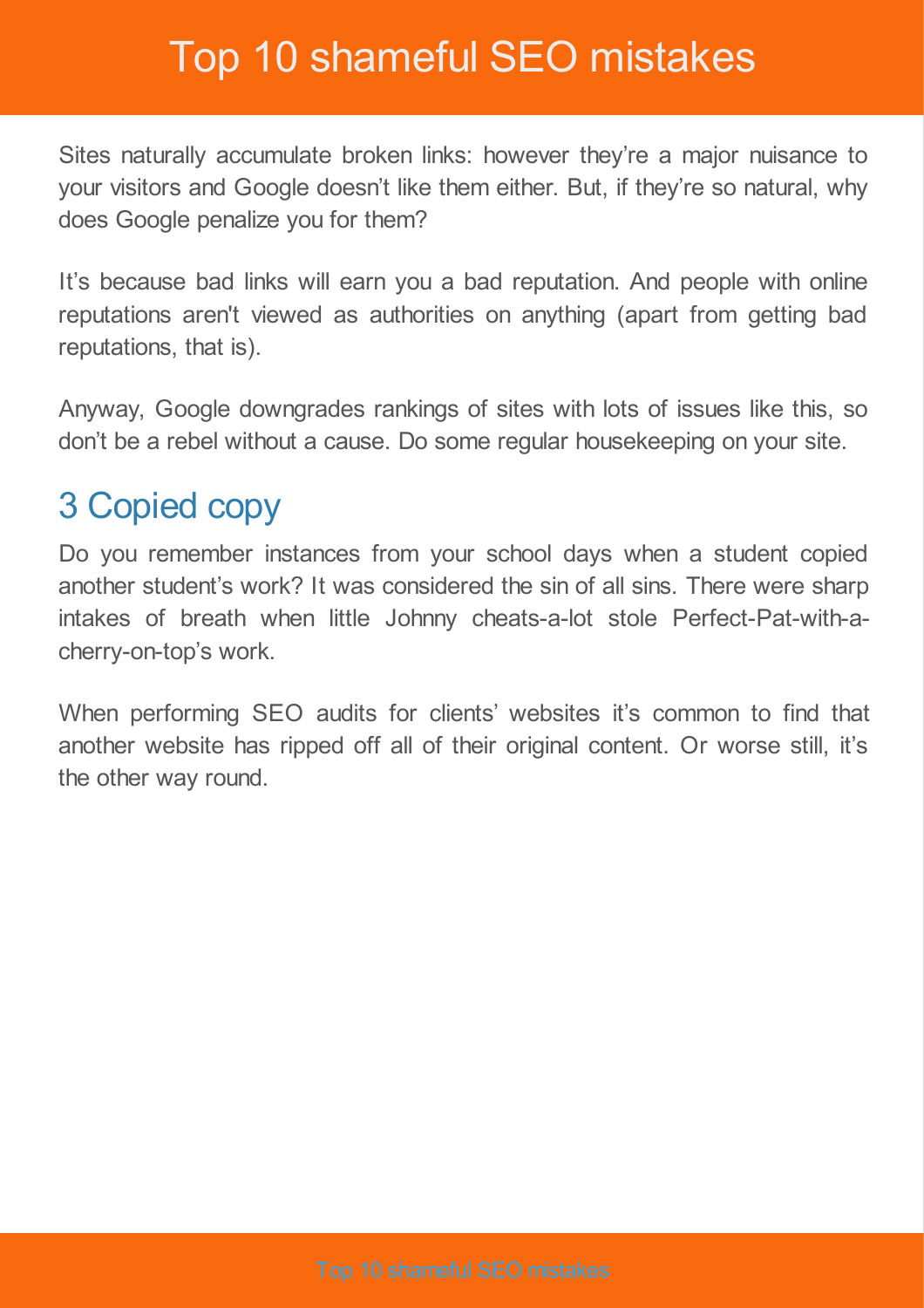Crafting unique, compelling copy can seem like a tall order. But stealing it from a competitor is not only illegal: Google can push your site so far down the rankings that no-one will ever find it, and in severe cases, de-index the whole website, so just don't do it.

#### 4 Duplicate content



I'm talking about duplication within your own site, not stealing copy from other websites. Duplication happens in a number of forms so I've separated two of the most common types below.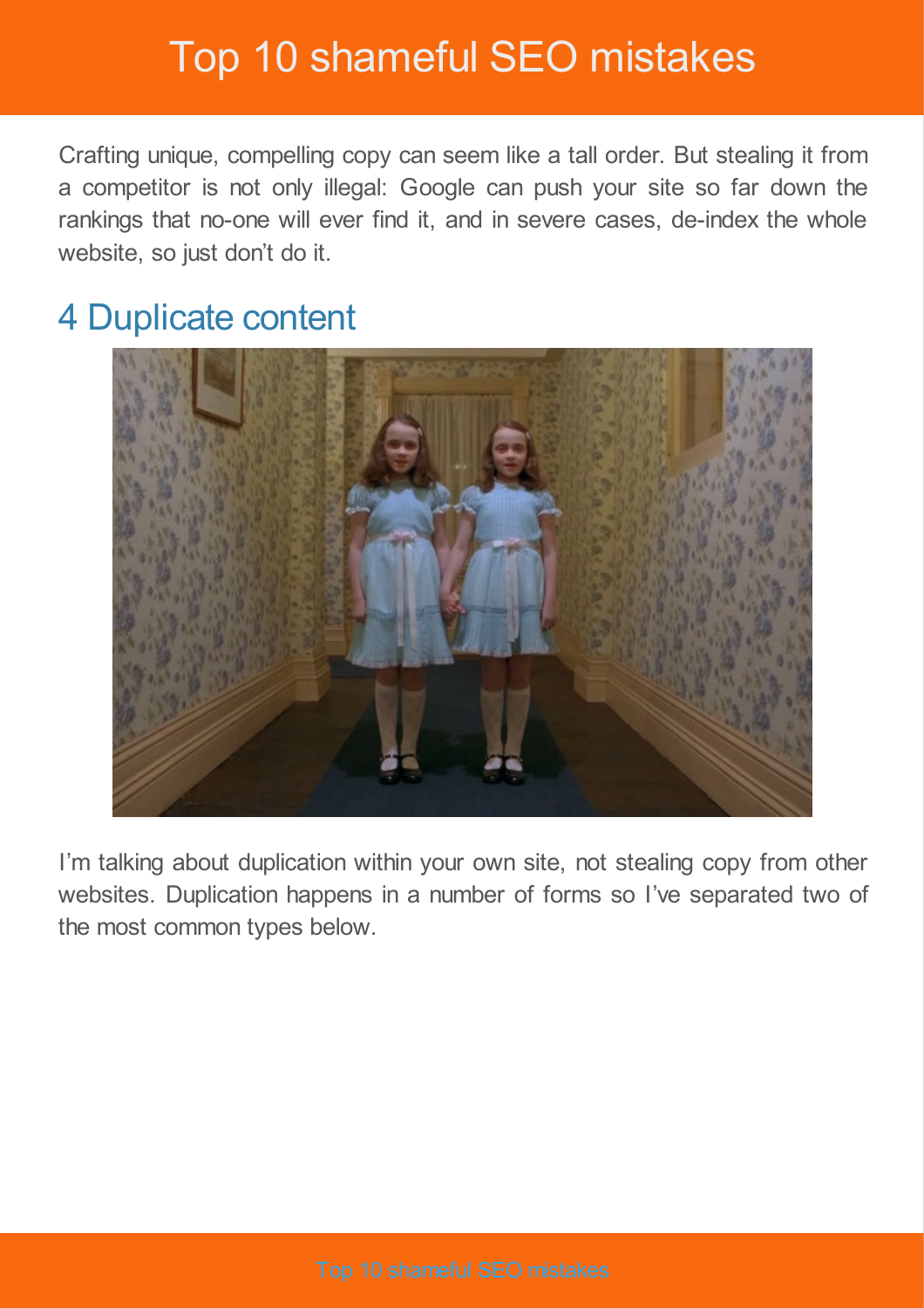Luckily these issues are easily solved, so don't take an axe to your site just like that!

#### 4 Duplicate content that appears in more than one location

This type of duplication is detrimental to SEO, but often happens on large sites or ecommerce sites that have several pages listing the same set of products. Multiple pages with the same content present a search engine with a number of problems:

- Which version should I retrieve for the search query?
- Which versions should I include/exclude from my indices?
- Which version should I direct the link juice to? Or should I just spread it across the variations?

All of the above can cause lower rankings and a loss in traffic.

The most effective method to combat this is to implement 301 redirect rules from the lower quality pages to the preferred web page.

#### Non unique title tags and meta descriptions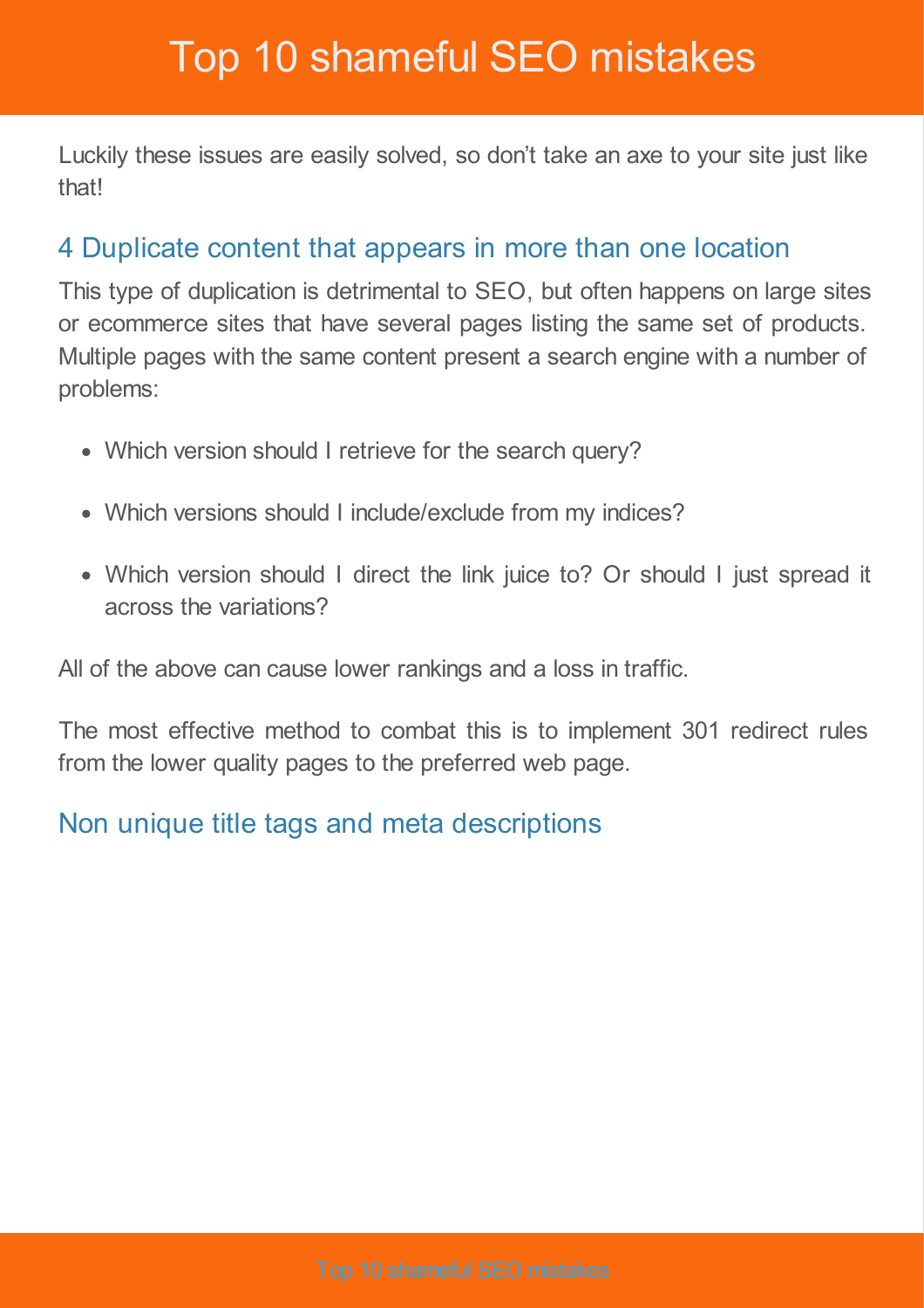This is a repeat offender. I regularly see websites with the same page titles on many, if not all of their web pages.

Sometimes CMSs (content management systems like Drupal and Joomla) auto-generate page titles, but that doesn't mean you should let this continue. Many SEOs will tell you the title tag is one of the most important on-page SEO factors. Because it's true!

Page titles should be unique and reflect the content of the web page so that:

- A search engine crawler can index it correctly
- It tells a searcher that your content is relevant to what they're looking for
- It makes sense and looks click-worthy in tweets

Also, you shouldn't overlook meta descriptions. They're your web page's sales pitch in the search results, so you should aim to make these as persuasive and descriptive as possible within the 160 character limit.

### 5 Links from non-credible sources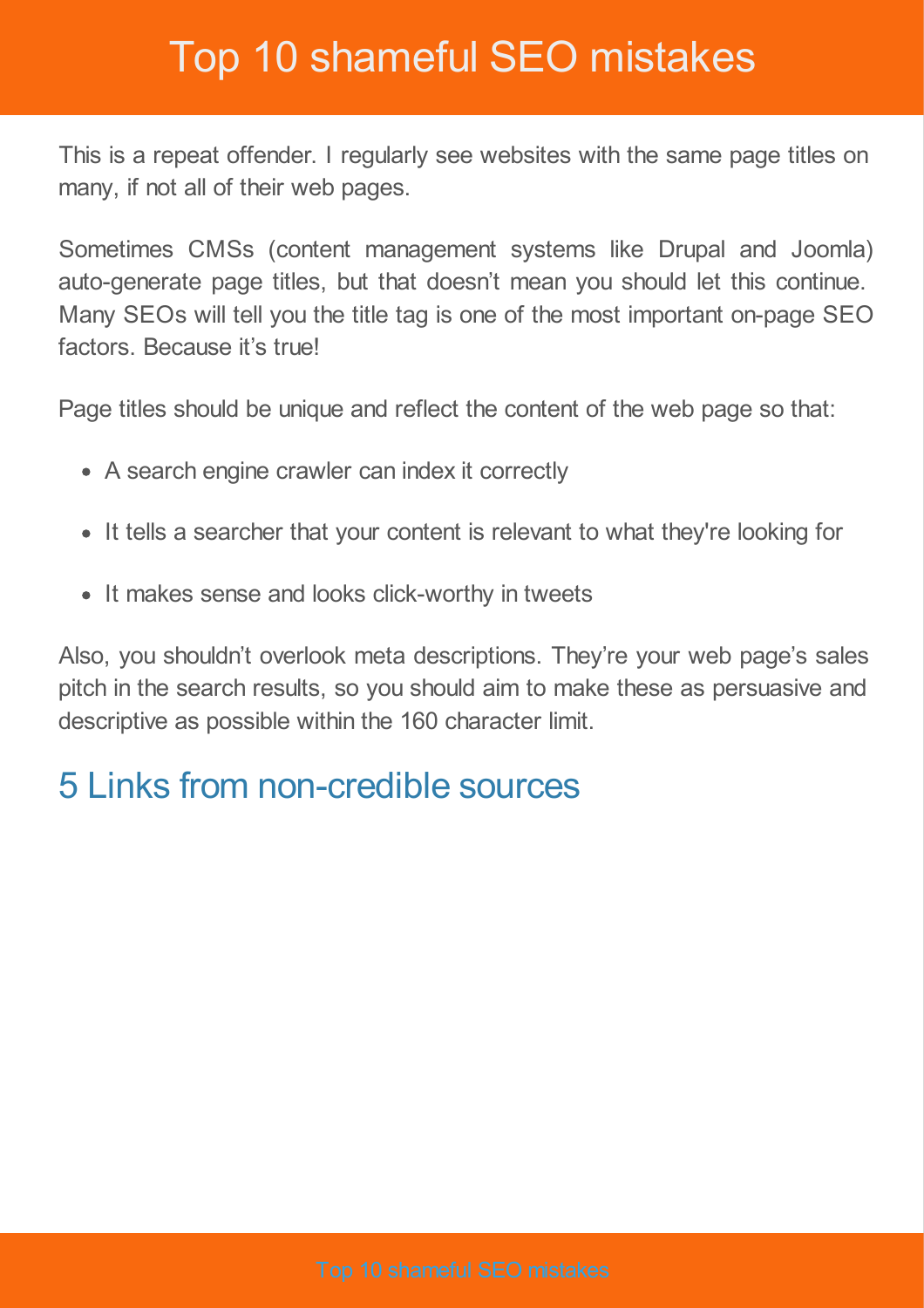Links to your site are like votes of confidence. Imagine George Foreman telling you that you have a pretty good right hook. You'd feel like a champ. It's a real compliment coming from someone who actually knows a thing or two about boxing.

This is the type of quality that you should focus your link building efforts on. Although it's highly unlikely that I, a seven stone female, would be a good match for a heavyweight champion, it will be a lot easier for you to get a link from a credible source related to your industry.

Although links from quality sites are harder to get than links from directories, quantity should not be a substitute for quality. A link from an authoritative blog is more likely to boost your rankings and traffic than a couple of hundred links from low quality sources.

#### 6 Meta keyword tags

Webmasters who still use meta keywords are like someone insisting their nylon tracksuit is a credible fashion statement. At one point, long ago, search engine algorithms took meta keywords into account, but now they have a negligible impact on SEO.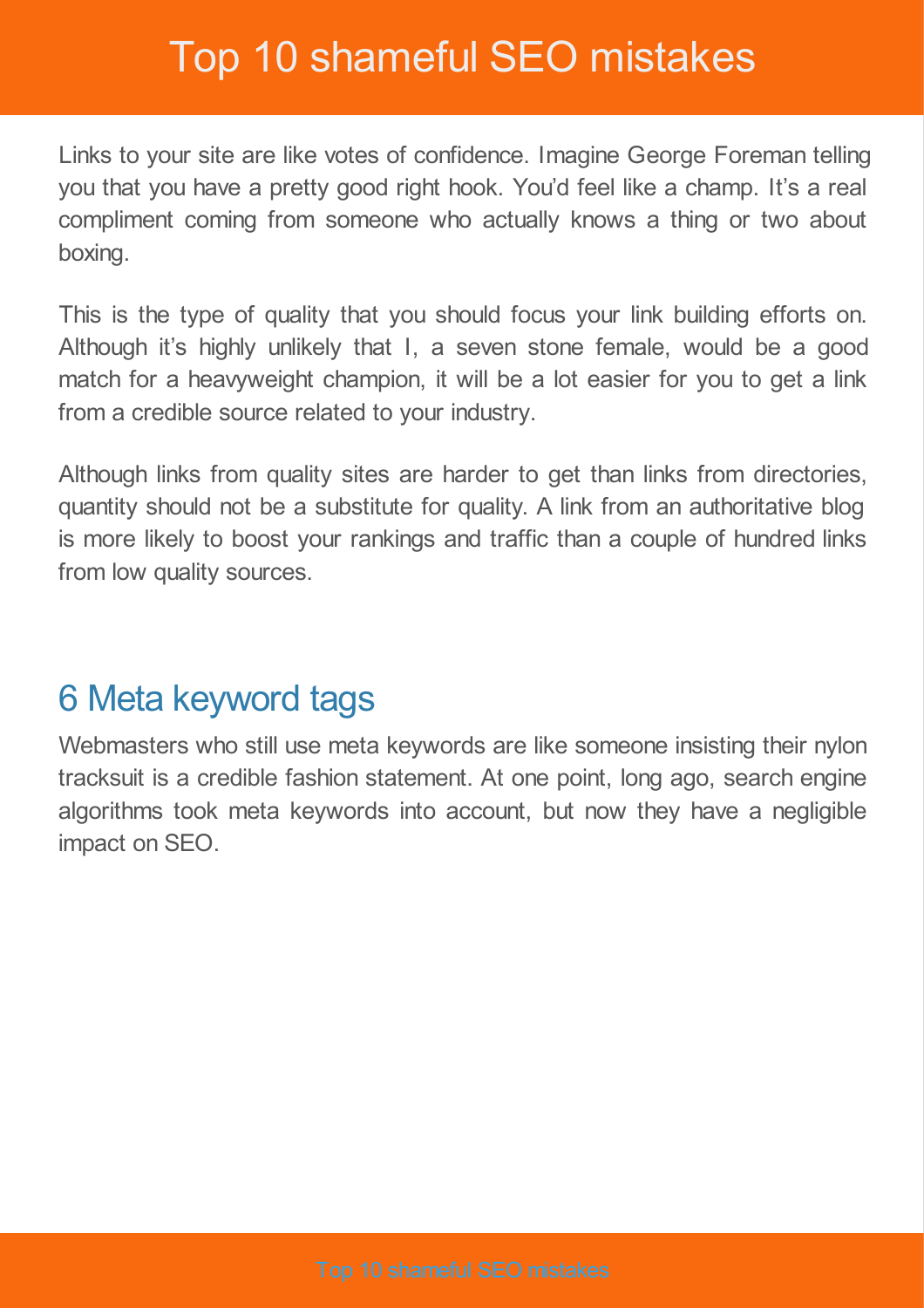Meta keywords can be found in the header element in a website's HTML code:

<meta name="keywords" content="Buy wine online, buy cheap wine online,

They're an inadvertent way of publicizing your digital strategy to rivals who can take the keywords, input them into a pay per click campaign and steal your visits, so don't use them. Ever.

### 7. Avoiding analytics



*Image courtesy: [http://doyoubelieveindog.blogspot.co.uk/2012\\_10\\_01\\_archive.html](http://doyoubelieveindog.blogspot.co.uk/2012_10_01_archive.html)*

After you've implemented your terrible tactics, why not neglect to measure your website's data?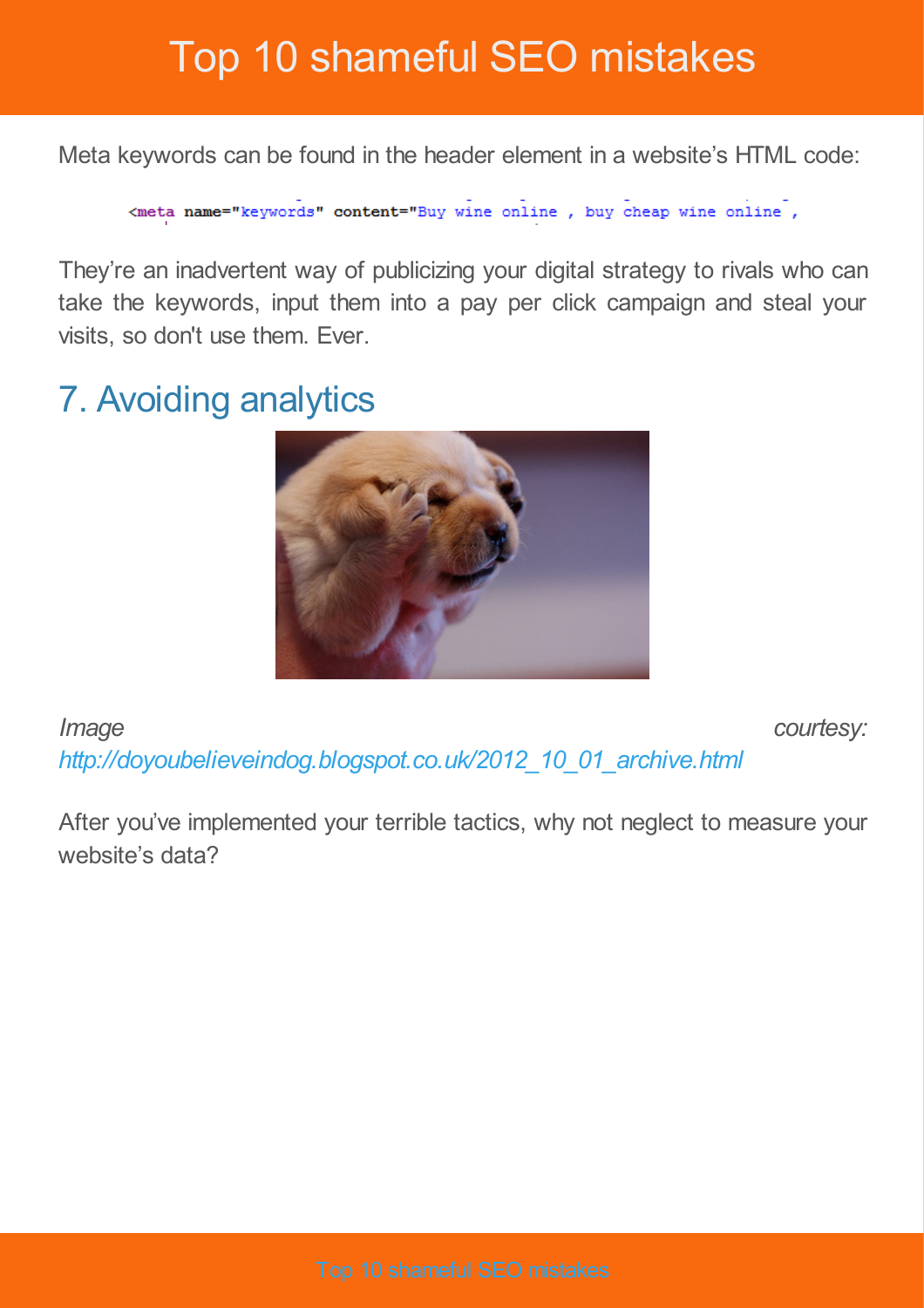Seriously, if you're not measuring your website's data then you cannot possibly have any business objectives. Surely you'll want to know which areas of your site are performing well and not so well in order to grow and optimize your site better?

Setting up conversion goals and weekly reports are only the beginning. You'll need to monitor which phrases are converting, rather than terms that are driving most traffic.

Make sure you have Google Analytics and Google Webmaster Tools configured to your website, so you're able to analyze your data in specific detail.

#### 8. Not optimized with the right keywords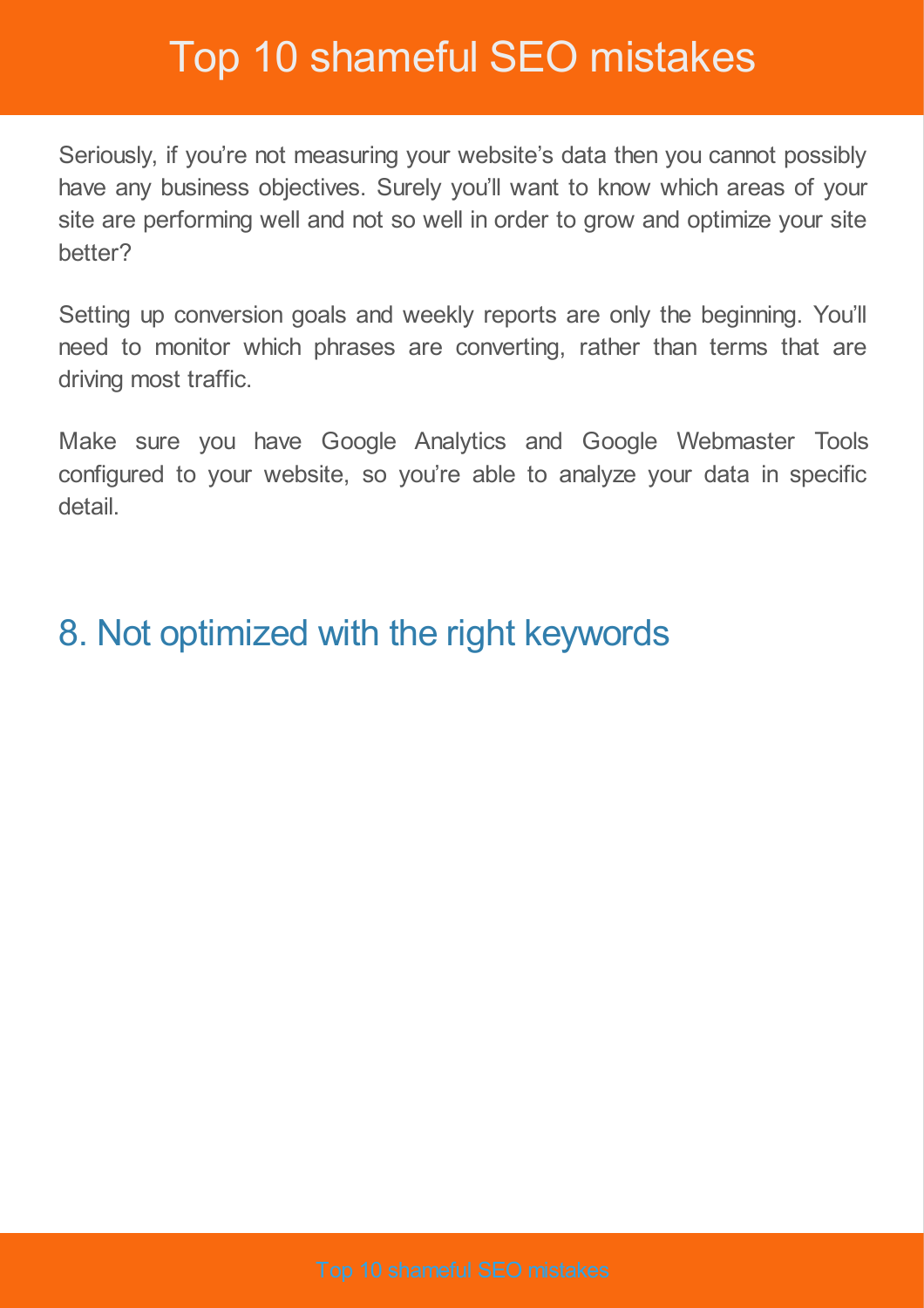

*Image courtesy: [http://www.vulgart.be/wp-content/uploads/2010/11/Magritte-](http://www.vulgart.be/wp-content/uploads/2010/11/Magritte-La-trahison-de-image.jpg)La-trahison-de-image.jpg*

Once you've built your website or blog, you'll need to populate your pages with words that not only suit the purpose of your site and match the products you sell: they should also be the words that reflect what people actually type into search engines.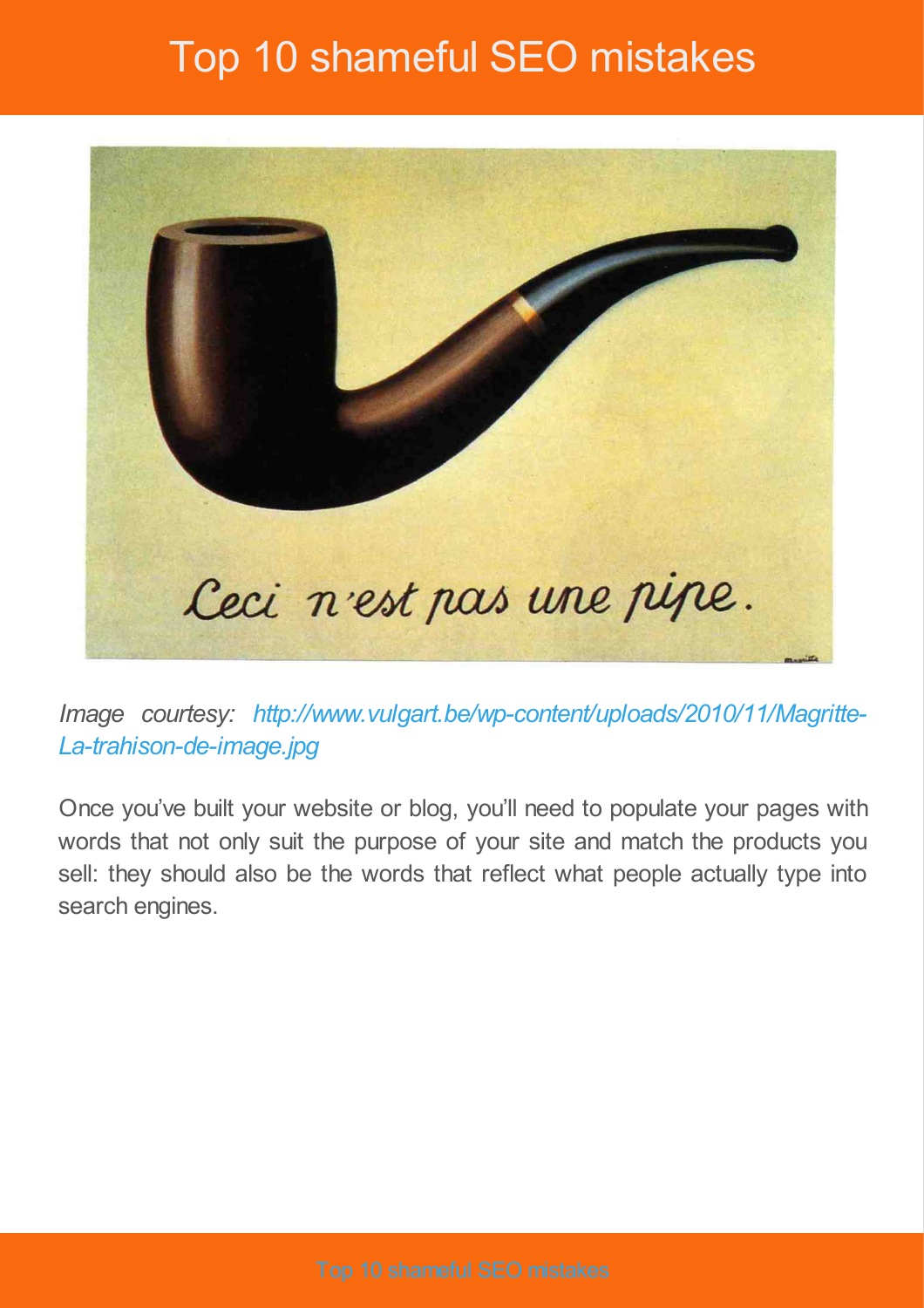So if you're a party planner, for example, you probably don't want to describe yourself as an "organizer of social gatherings" on your site. To make sure that you're using the keywords that people are actually search with, check out the tools like Semrush.com or Ahrefs

It may seem obvious to write website copy that will reflect your customers' vocabulary, but you'd be surprised how many companies try to rank for totally unrelated keywords. They're either enormous fans of Magritte or they REALLY don't want people to visit their site.

Aim to be as specific as possible. Using broad keywords may yield large amounts of visits but it may not be the type of traffic that converts.

Read The long tail of keyword research (and why single [keywords](http://www.wordtracker.com/academy/long-tail-keyword-research) are for losers) to find out about being specific.

#### 9 Not allowing your site to be crawled

Matt Cutts, Head of Search Spam at Google, recently cited this as one of the biggest mistakes people make when creating their websites.